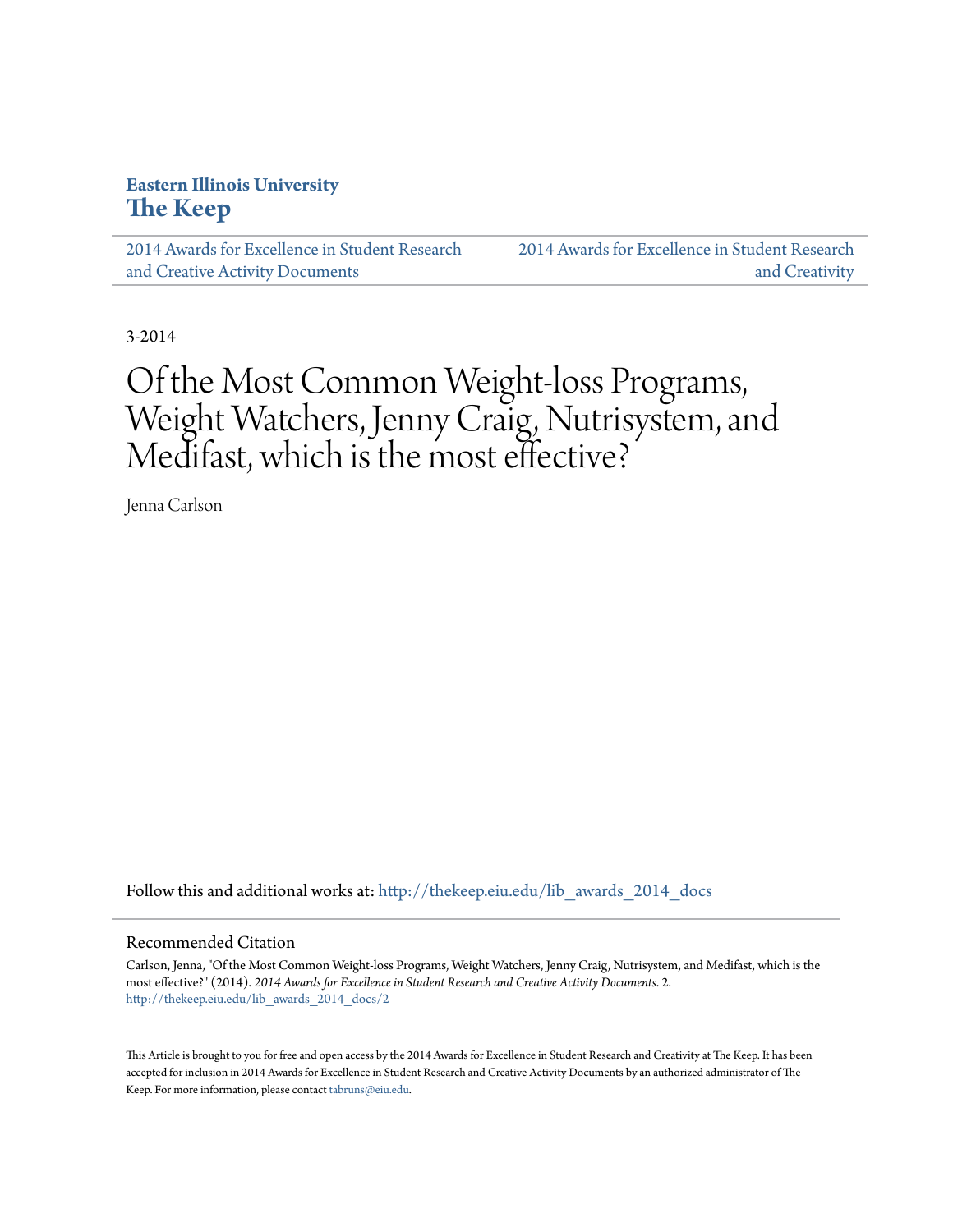**Question:** Of the most common weight-loss programs, Weight Watchers, Jenny Craig, Nutrisystem, and Medifast, which is the most effective?

#### **Abstract**

The World Health Organization (WHO) has declared obesity as a global epidemic, estimating 2.3 billion people will be overweight, and 700 million people will be obese by 2015. With the rise in obesity, weight-loss programs are one avenue that consumers are using to battle the epidemic. Approximately 2/3 of adults in the Western population are trying to lose weight or avoid weight gain.

The purpose of this paper is to review the current research of four major weight-loss programs: Weight Watchers, Jenny Craig, Nutrisystem, and Medifast, regarding fundamentals of the programs, the programs safety for consumers use, effectiveness of the programs short-term, and the long-term results available through studies. Weight Watchers and Jenny Craig have similar concepts with food in moderation and exercise, while Nutrisystem and Medifast, were similar in their use of meal replacements. Research showed that commercial diets like Nutrisystem, Jenny Craig, and Medifast are considered unsafe, due to enabling of unhealthy eating behaviors. Weight Watchers is currently one of the only programs that offers published peer-reviewed evidence of weight-loss effectiveness. Due to the lack of data in regards to longterm studies of effectiveness, Medifast, Jenny Craig, and Nutrisystem, have yet to prove their claims to help consumers keep weight off in the long-term.

Promoting the use of weight-loss programs by registered dietitians is not suggested. It is ideal to help individuals integrate exercise and eating in moderation to maintain a healthy lifestyle, because successful weight-loss requires long-term commitment to healthy eating and exercise habits.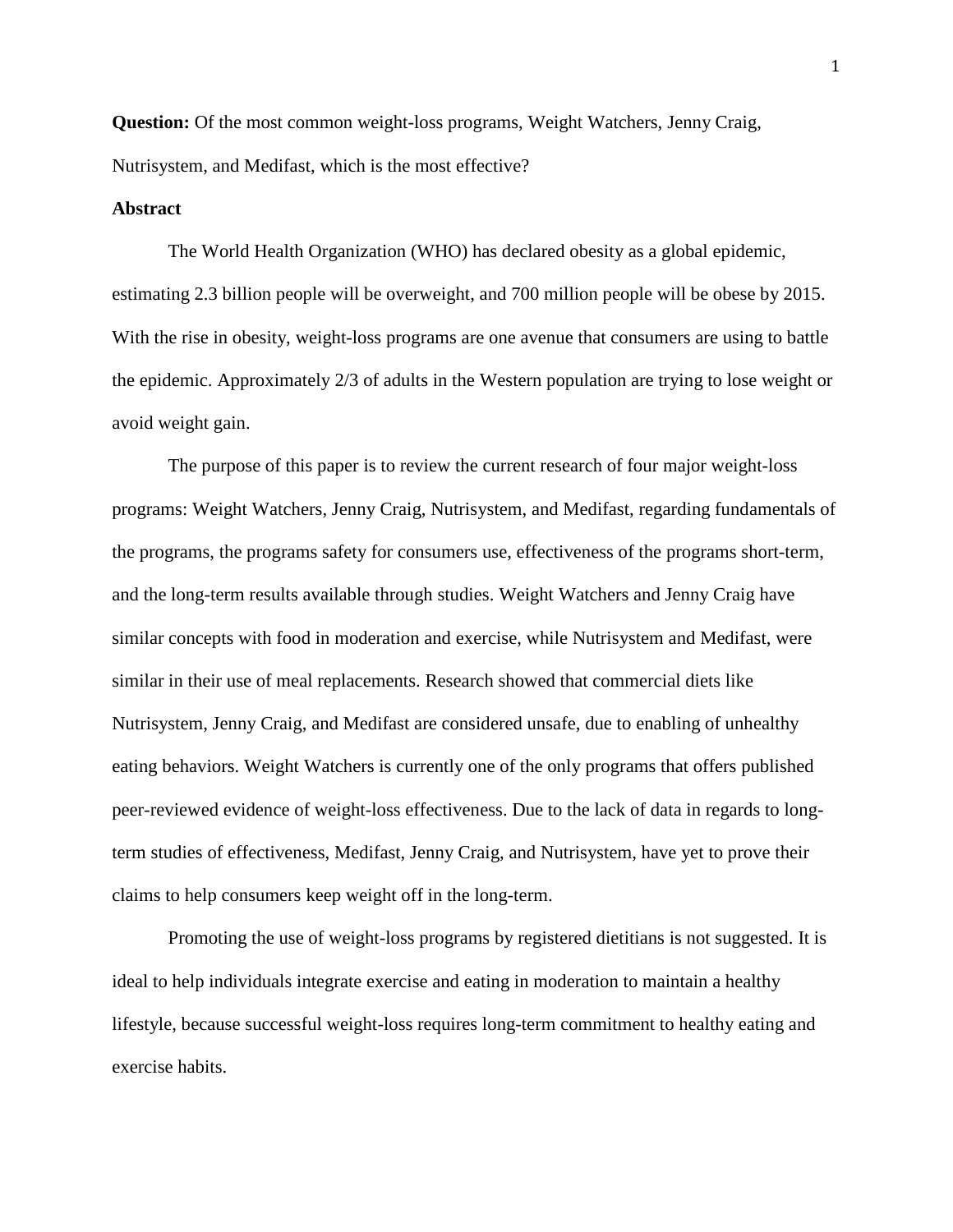## **Introduction**

Obesity is a chronic, complicated, and multifactorial disorder (1, 2). The WHO has now declared obesity as a global epidemic, calculating that there will be 2.3 billion overweight and over 700 million obese adults by the year 2015 (3). If the obesity epidemic continues at this rate it is estimated there will be almost 9 in 10 adults will be overweight or obese by the year 2050 (4). It is well established that obesity is associated with considerable health consequences, which include: diabetes, cardiovascular disease, and some cancers (5-7). Excessive weight currently accounts for 44% of the global burden of diabetes, 23% of coronary heart disease, and 7-41% of some cancers (8). Along with health consequences, obesity also has financial implications to health services and poses as a pronounced threat to public health (9-10).

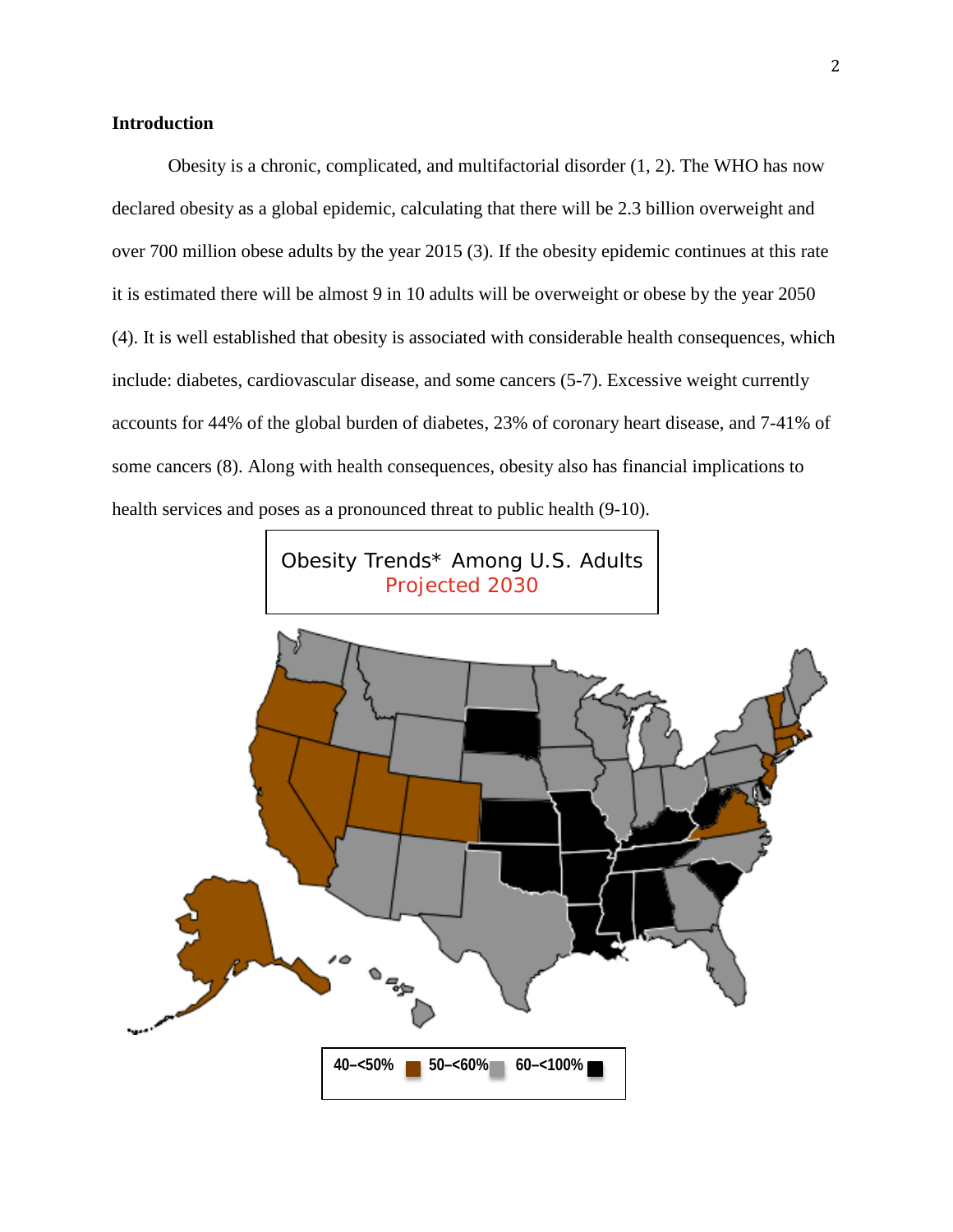## **Main Findings**

With the rise in obesity, one avenue that individuals combat their weight is through weight-loss programs (11). Through media advertising the North American weight-loss industry has reached \$50 billion dollars annually, encompassing claims of products and programs that promise quick, easy, and long-lasting results (2, 12-13). To help increase the popularity of the weight-loss industry, celebrities like Jessica Simpson, Jennifer Hudson, Melissa Joan Hart, and Mariah Carey have joined to show the world what program they use to lose weight (14-16). It has been found that two-thirds of adults in Western populations are trying to lose weight or avoid weight gain (3). Recently, surveys reported that approximately 30-40% of adults are concerned with their weight and report using structured diet (liquid diet supplements, commercial weightloss diets, or a special diet) to manage weight (3). Some of the most common weight-loss programs today are Weight Watchers, Jenny Craig, Medifast, and Nutrisystem.

#### *Background of Weight-loss Programs*

#### *Weight Watchers*

Weight Watchers was established in 1961 by Jean Nidetch, after inviting some friends over each week to talk about their weight, and feelings about food, this setting of mutual support and understanding helped the women begin to lose weight (14, 17-20). Today, Weight Watchers is the world's largest support group for weight-loss, hosting over 1.5 million members with over 50,000 meetings in over 30 countries worldwide (14, 19, 21). Weight Watchers focus is being behavioral orientated by including four central aspects: a food plan, an activity plan, a behavior modification plan that uses cognitive reconstructing, and group support (22-23). Today, the heart of Weight Watchers is its food point system; foods are assigned points depending on the calories and fat grams, which increase point value, and fiber grams, which decrease point value, and then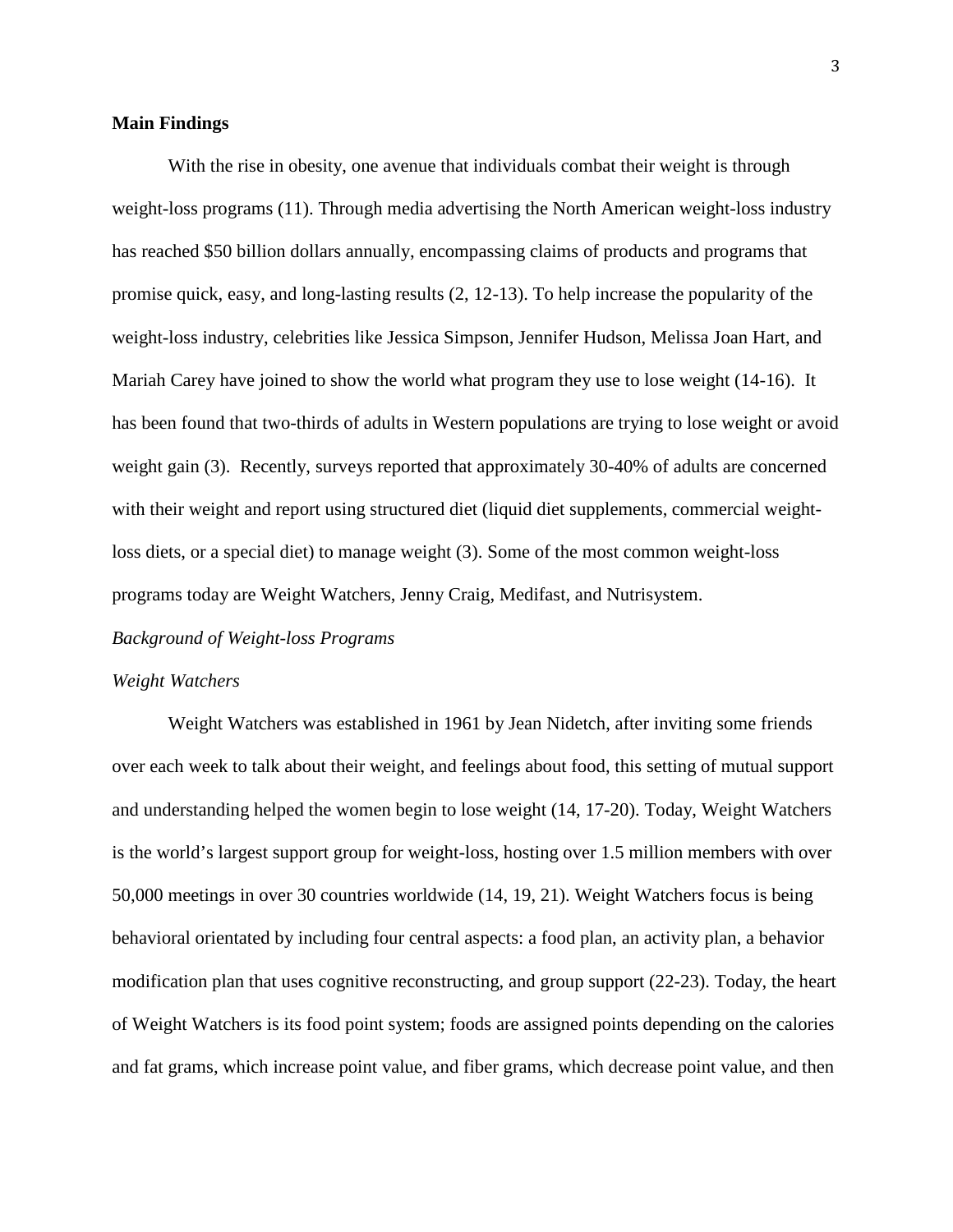each member is given a range of allowable daily points (14,18, 24). Along with food points, physical activity is encouraged, and members can earn points with exercise that they can use against food points (22). This points system is designed to encourage moderate energy deficit, and weight-loss up to 2lbs/week (22-23). As part of the program, members attend weekly meetings (30-45 minutes), determine their goal weight, participate in a private weigh-in's, and receive informational materials through weekly meetings and eTools (14, 18, 21-23).

## *Jenny Craig*

Jenny Craig was established in 1983 by Australians Sid and Jenny Craig with a mission to help their clients achieve their weight management goals through a behavioral change approach, which includes healthy eating, an active lifestyle, and a balanced approach to living (16-17, 25-26). The Jenny Craig program offers two plans, *Jenny In Center* and *Jenny Anywhere* with weight management recommendations that are developed by registered dietitians in consultation with a multidisciplinary medical advisory board to help participants lose 1-2 pounds per week (16, 26-27) through an energy-reduced diet of 1200-2000 kcal/day. These plans include prepackaged food items with meals incorporating fruits, vegetables, and whole grains to decrease energy density of the diet (20, 25). The Jenny Craig program membership also includes weekly one-on-one meetings with trained consultants who help to tailor the program to the members' food, menu, and physical activity (16, 25, 27). The physical activity goals are usually to achieve 150+ minutes/week of physical activity (25, 27).

#### *Medifast*

Medifast was established in 1980 by Dr. William Vitale of John Hopkins Hospital, who was using his precise formulated meal replacements (MRs) for his patients that needed to lose life-saving weight (28-29). The Medifast program is a low-calorie meal plan that is composed of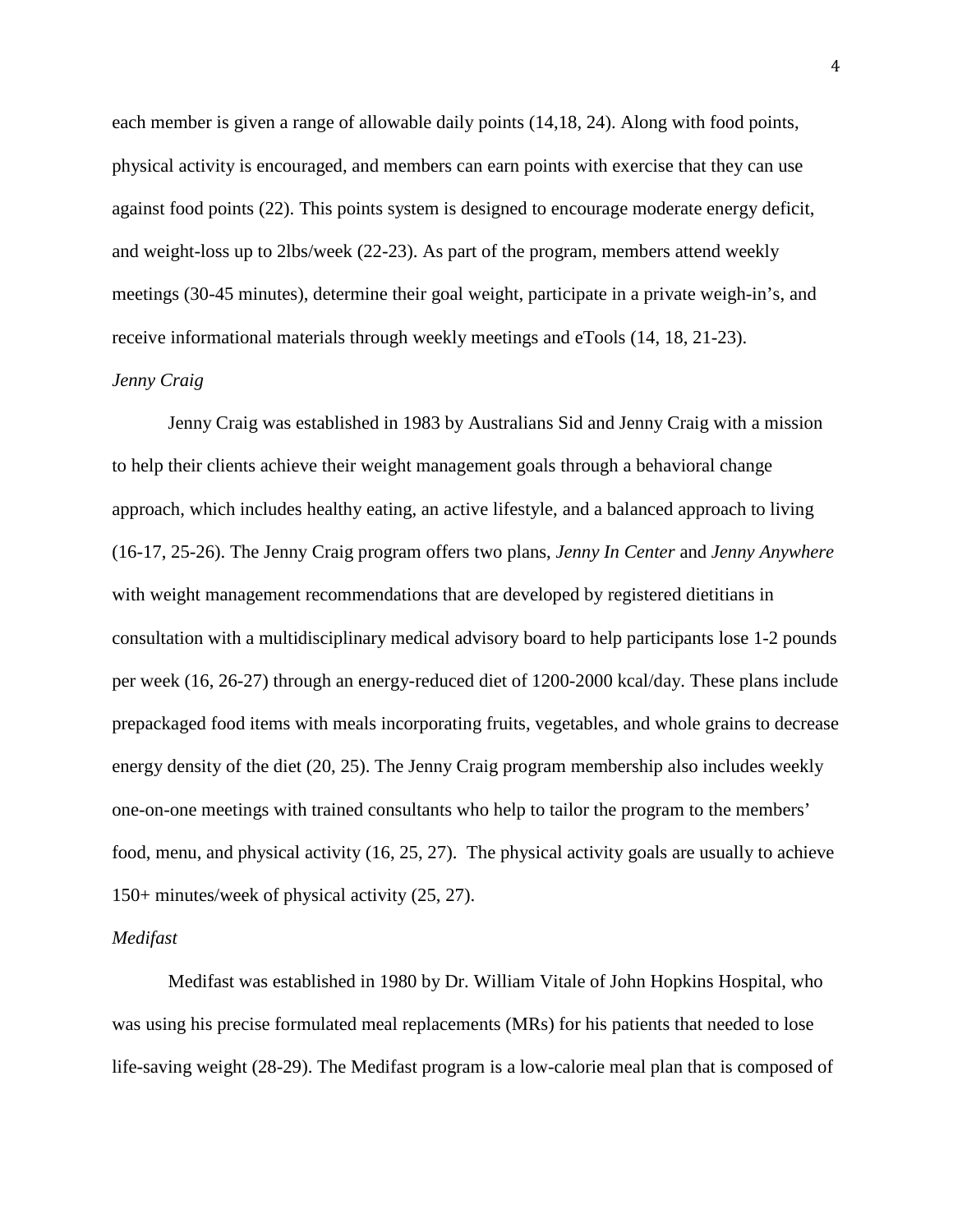individual MRs packets, which are nutrient dense and fortified with 24 vitamins and minerals (28) that are mixed with water and refrigerated or microwaved (30). The program is assessed by a scientific advisory board, which reviews the effectiveness, safety, and nutritional benefits of products and programs (28). Medifast offers its members 6 weight-loss plans (28, 30). The 5  $&1$ plan (800-1000kcal/day) (28, 30-31), the most popular Medifast weight-loss plan consists of eating 6 meals a day with a maximum of 45 minutes of exercise per day: 5 Medifast meals each ranging from 90-110 calories, low in fat, low on the glycemic index, provide an approximate 1:1 ratio of carbohydrates to proteins, and are either soy or whey protein based (29, 31), and one lean and green meal created by the member. The lean and green meal is composed of a lean meat plus a salad or vegetables, which can be consumed anytime throughout the day. Members also have the option to visit a Medifast Weight Control Center that offers weekly-individualized counseling, and support with medical oversight (29, 31).

#### *Nutrisystem*

Nutrisystem is a program based on (MRs), which serve as the core of the home-based program and are available to purchase online or by telephone (15, 26). This program was designed by an advisory council of physicians, and leading obesity researchers over 40 years, and is tailored for the busy, on-the-go client (15, 26). The Nutrisystem membership offers seven, 28-day food package options to choose from, which revolve around the glycemic index (32). Also, included in the membership are the internet-education based components (15, 26). Nutrisystem is a program that revolves around the glycemic index (32), which was initially established to help improve blood glucose control in people with diabetes. The glycemic index categorizes carbohydrate-containing foods according to their likelihood of raising blood sugar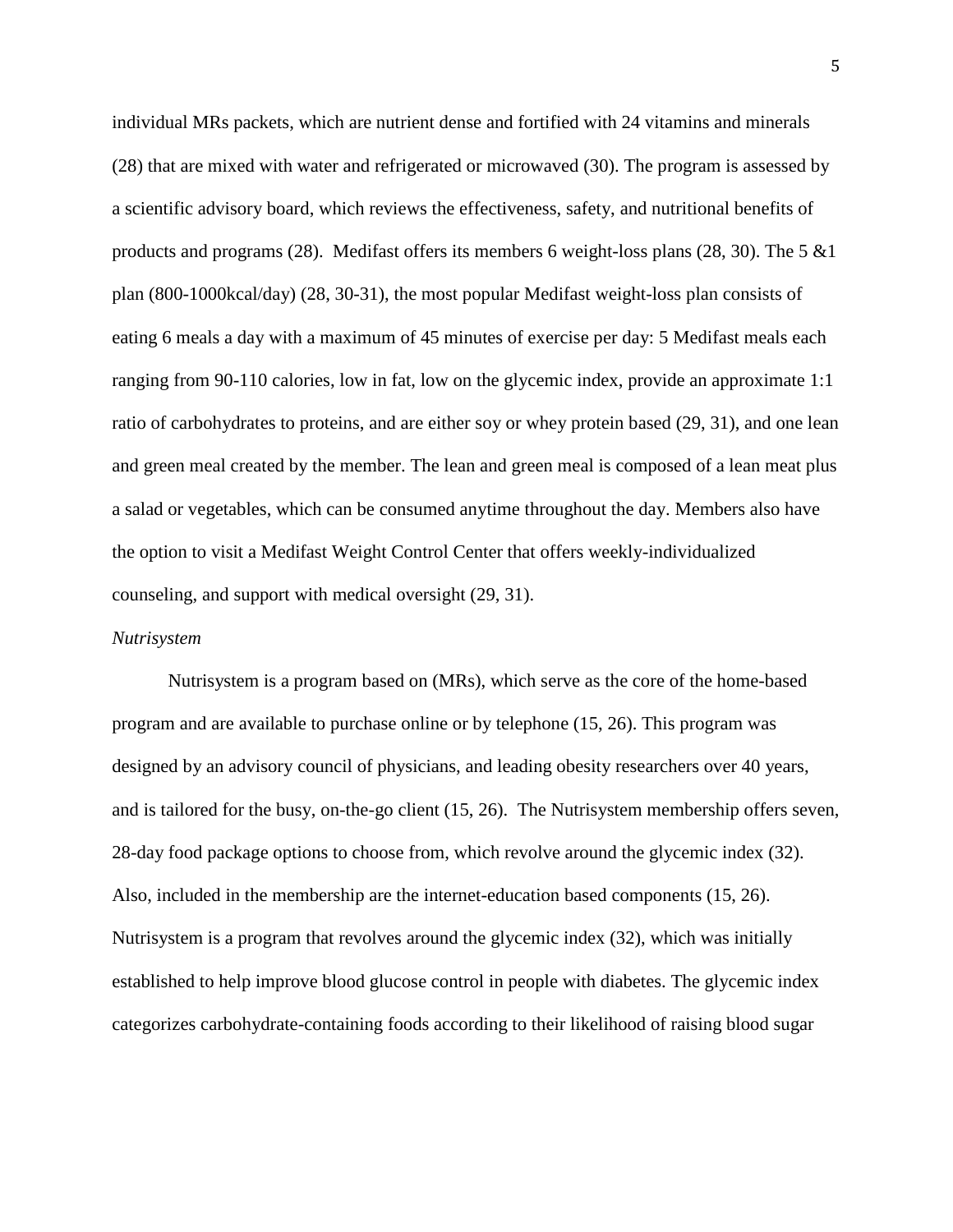levels. Foods that have a low glycemic index ranking claim to make a person feel fuller longer,

and balance blood sugar (32).

| Program                  | <b>Weight Loss</b>                                  | Length of Program                               | <b>Best for Patient</b>                                                                              | Entry                                              | Credentials for                                                                                                                                                                            |
|--------------------------|-----------------------------------------------------|-------------------------------------------------|------------------------------------------------------------------------------------------------------|----------------------------------------------------|--------------------------------------------------------------------------------------------------------------------------------------------------------------------------------------------|
|                          | Claim                                               |                                                 | who                                                                                                  | Requirements                                       | leaders                                                                                                                                                                                    |
| Jenny                    | 1-21bs per week                                     | Until weight-loss is met                        | Looking for<br>structured program<br>w/flexibility built in                                          | Medical history<br>background<br>questionnaire     | Internally trained<br>consultants (former<br>members successful<br>in the program) who<br>attend 48-hour<br>training session with<br>monthly education<br>classes                          |
| Nutrisystem <sup>®</sup> | 1-2lbs per week                                     | 28-day cycles until<br>weight-loss is met       | Looking for more<br>private weight-loss<br>experience that<br>includes MRs diet                      | <b>NONE</b>                                        | Internally trained<br>internet and phone<br>consultants                                                                                                                                    |
| <b>Medifast.</b>         | 2-51bs-first 2 weeks<br>$1-2$ lbs- after 2<br>weeks | Chosen program plan<br>until weight-loss is met | Patients with a higher<br>BMI $(>30)$ who work<br>with guidance and<br>supervision of a<br>physician | Optional health<br>review if MWCC is<br>available- | <b>NONE</b>                                                                                                                                                                                |
| Weight<br>Watchers       | 1-2lbs per week                                     | Forever-healthy<br>behaviors are taught         | Looking for weekly<br>meetings, peer and<br>group support, weigh<br>in's                             | <b>NONE</b>                                        | Lifetime members<br>(former members<br>who reached their<br>goal weight and<br>complete 6-week<br>maintenance phase,<br>who stay w/in 2lbs of<br>goal) that receive<br>leadership training |

## *Safety of Program*

Research has found that the Federal Trade Commission (FTC), the federal agency that is responsible for protecting consumers who use commercial diets, has very few federal regulations for shielding consumers from false dieting claims (33). Due to the FTC's insufficient regulation's to require the diet industry to disclose the known risks associated with dieting or provide accurate information to consumers (33), the safety of commercial weight-loss diets is unknown. For consumers to determine the safety of a commercial weight-loss program it is best to find a program that helps the individual keep the weight off for the long-term along with guidance on to how to develop healthier eating and physical activity habits and ongoing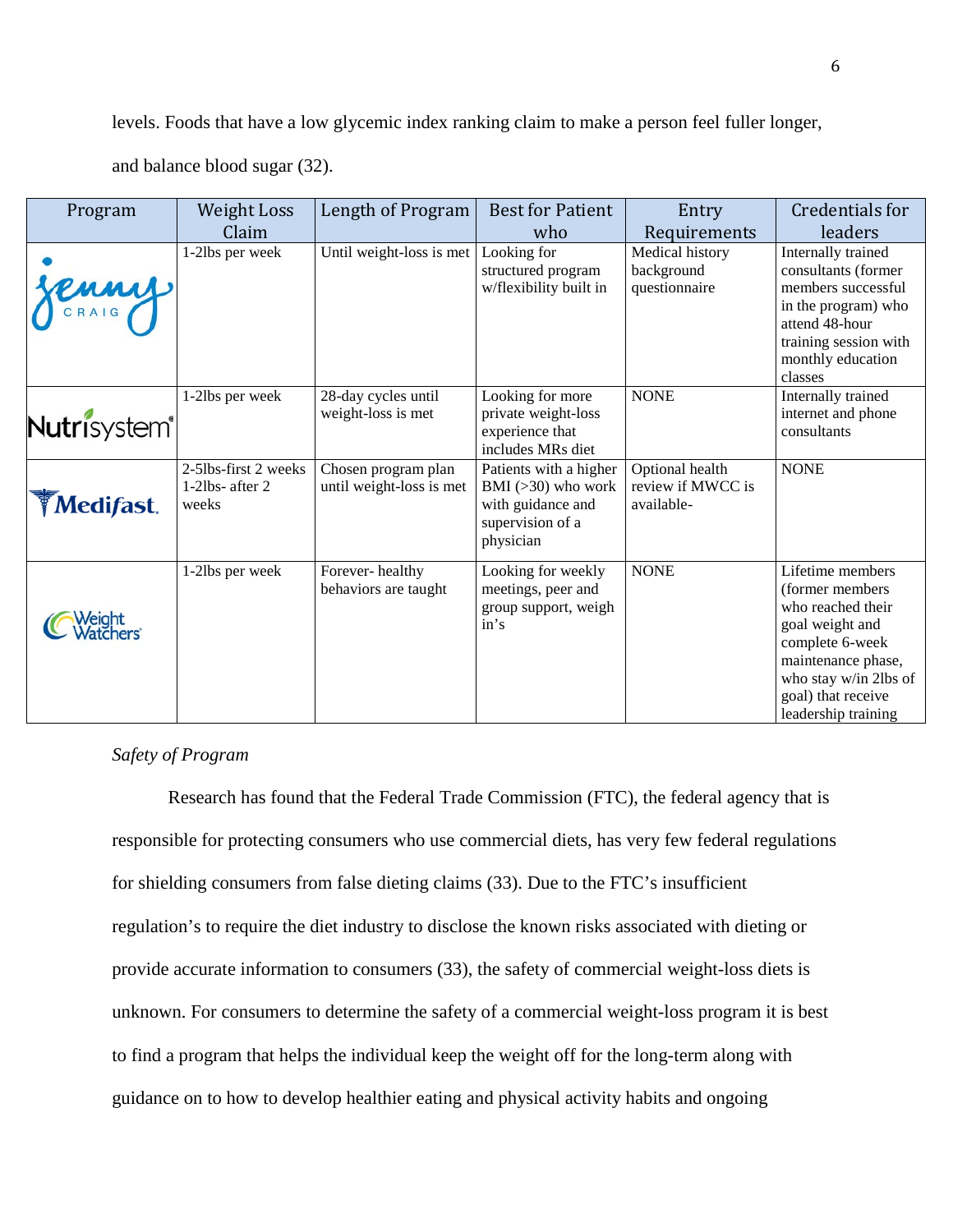feedback, monitoring, and support (34). Another huge factor that determines the safety of a commercial weight-loss program is the rate of weight lost; a safe rate encourages a slow and steady weight-loss of .5-2lbs a week (34). When comparing the safety of Nutrisystem, Jenny Craig, Weight Watchers, and Medifast, some of these programs didn't make the cut.

Weight Watchers encourages positive lifestyle changes through behavior and food choices like fruits and vegetables (35) along with using support, and slow and steady weight-loss (14). Jenny Craig also encourages a healthy relationship with food, an active lifestyle, and balanced approach to living, but requires its members to eat MRs with fruits, vegetables, and low-fat dairy (26), but doesn't teach behavioral changes. In a study done by Thomas and associates, some individuals' deemed commercial diets, like Jenny Craig and Nutrisystem 'unsafe', because dieting on these programs enables unhealthy eating behaviors, and can lead to poor emotional health outcomes (36). The most popular Medifast weight-loss plan known as the 5 & 1 encourages participants to avoid fruit, dairy, and starches (30), which goes against the suggestions by the American Heart Association Nutrition Committee (24). The typical weightloss on this plan is 2-5lbs for the first two weeks (1, 28, 37). Medifast MRs are either very-low calorie or low-calorie, which promotes rapid weight-loss (38), and the program states that these type of diets require medical monitoring, but the program does not require written documentation of medical monitoring for clients to purchase MRs. It has also been found that serious complications, including death have been seen in obese individuals who consumed very-low calorie diets without medical supervision (39). To maintain Nutrisystem's MRs freshness, preservatives must be used in all meals (30). Currently, there is minimal evidence to recommend the use of commercial internet-based weight-loss interventions, like Nutrisystem, because larger controlled studies need to be done to prove effectiveness and safety (39). Along with the lack of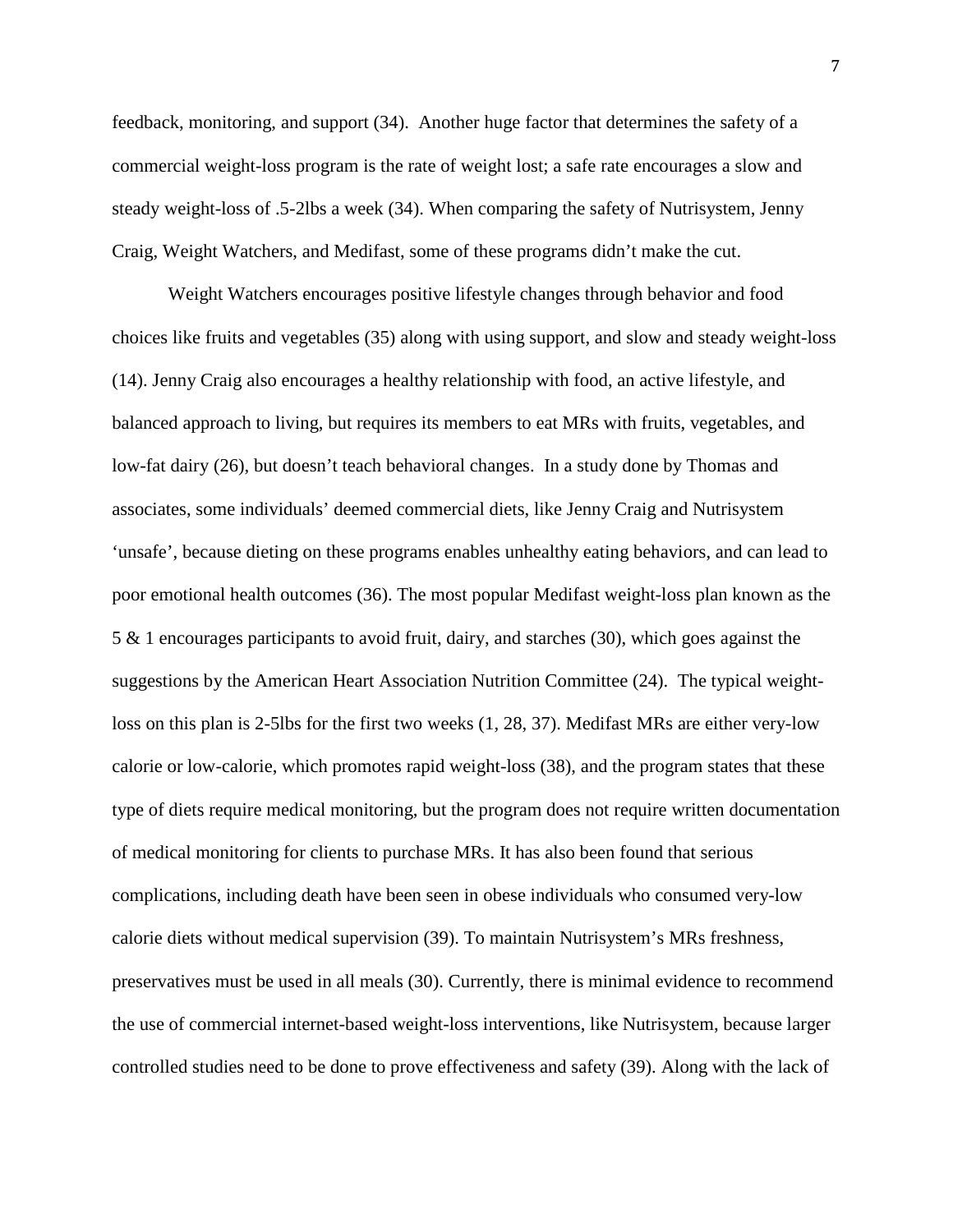evidence, Attorney General Richard Blumenthal warned all commercial weight-loss companies in 1996, that they were prohibited from making any claims about the safety of a diet providing less than 1,000 calories a day, like Medifast and Nutrisystem, unless the company stated clearly that it had a physician monitoring the programs health risks (33).

## *Effectiveness of Program*

An estimated 90% of dieters who lose more than 25 pounds regain the weight they have lost within two years, and only 1 in 50 dieters manage to keep the weight off for 7 years (20). Commercial weight-loss programs provide easily accessible options for individuals who are seeking weight-loss, and strategies to develop a balanced lifestyle that incorporates healthy eating and physical activity (25). When comparing the effectiveness of Nutrisystem, Jenny Craig, Weight Watchers, and Medifast, the results vary. Weight Watchers is a program that is built upon the theory that weight-loss can be achieved through commitment to change poor eating and exercise behaviors, along with viewing the program as a permanent way of life (20). Weight Watchers is one of the only programs that offers published peer-reviewed evidence of weight-lost effectiveness (18, 39, 48). In a study done by Lowe and associates, the reasons Weight Watchers members experience better weight-loss is due to group support, behavioral and nutritional changes, weekly weigh-in's, and incentives for weight-loss provided by peer and leader support (5, 18, 23). The Weight Watchers program was designed so that no foods are forbidden, but members are restricted by a certain amount of daily points defined by their weight-loss goal (19). Weight Watchers reported that 19.4% of the 1002 successful participants of their program who met their goal weight were still within 5 pounds of their goal weight 5 years later (25) and had significantly greater improvements in insulin and ratio of total to HDL cholesterol, along with larger reductions in waist circumference, and fat mass than those who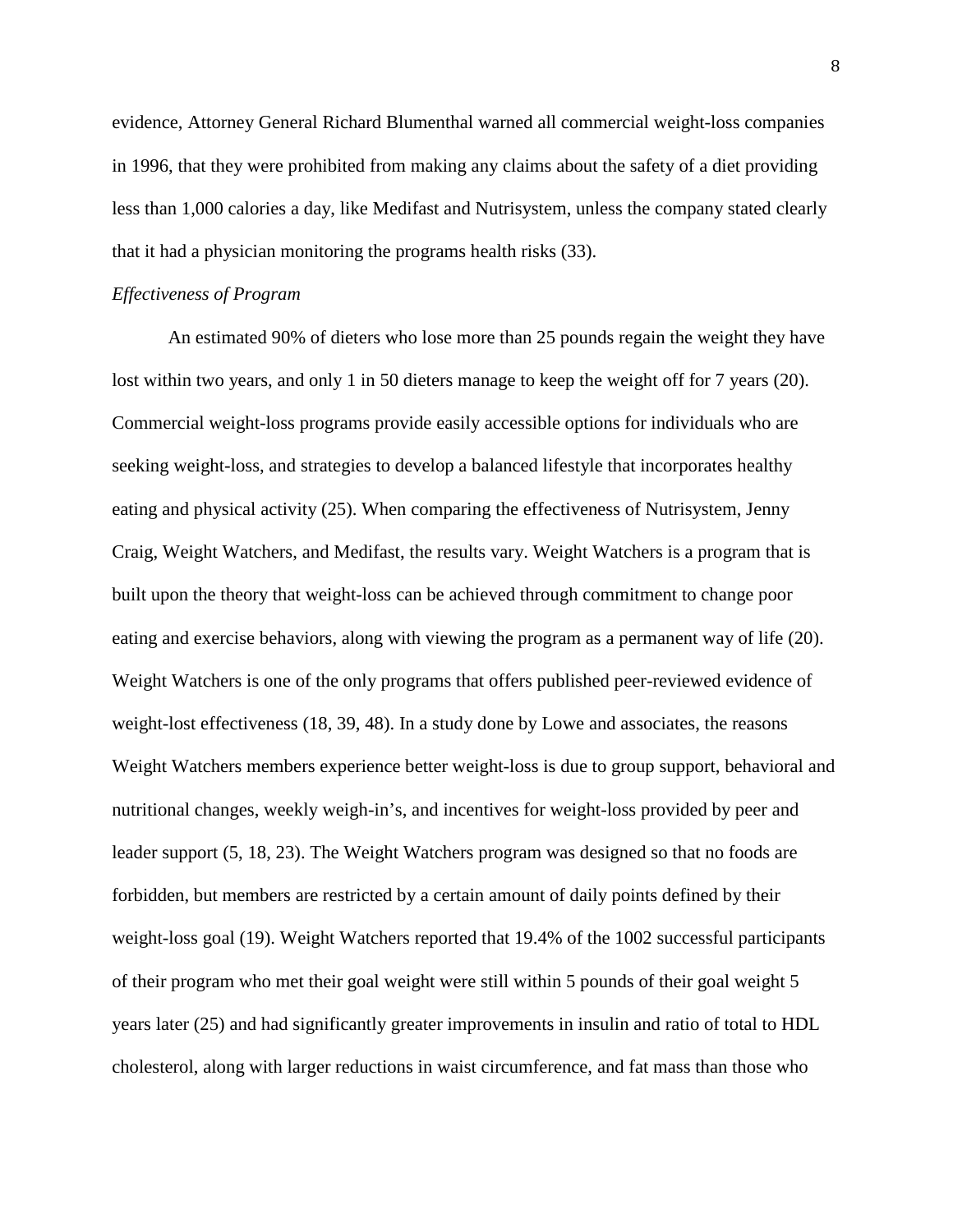received standard weight-loss care (4, 14). One down side that can be seen in commercial weight-loss programs like Weight Watchers is the weigh-in aspect, because it can be seen as a source of embarrassment, which may result in discouragement for those who have extreme weight problems (5).

Based on these criteria, Jenny Craig has also found to be effective, because it removes temptation along with the burden of making food choices (20). The program offers a large variety of food options, a non-strict MR plan, after-hours hotline, an optional maintenance program, food that is easy to prepare and doesn't require refrigeration, and centers that are located nationally and internationally (26). According to Finley and associates, their study found that the Jenny Craig program could be an effective for individuals who remain in the program for at least 14 weeks, with their study finding that participants lost 7% of their baseline weight (25). According to Herriot and associates, evidence to support the use of MRs over standard lowcalorie diets isn't strong (9). The biggest difficulty that participants encounter with the Jenny Craig program is when they leave the program, and have to start making food choices on their own at grocery stores and restaurants, because the program does not provide behavioral changes, nutritional information, or preparation techniques (20).

MR diet plans, like Medifast have been proven to deliver safe, effective, and sustainable weight-loss, producing numerous improvements in health outcomes (1, 31, 41, 42). Dietary interventions that apply MRs result in greater weight-loss, better compliance, insurance of adequate essential nutrients, higher satisfaction, and lower drop-out rates compared to other diets (1, 26). In addition to greater compliance weight-loss seen with MRs have also found improvements in biochemical markers, specifically the C-reactive proteins over short and longterm when used with a hypocaloric diet (1). Nutrient rich, portion controlled MRs are a strategic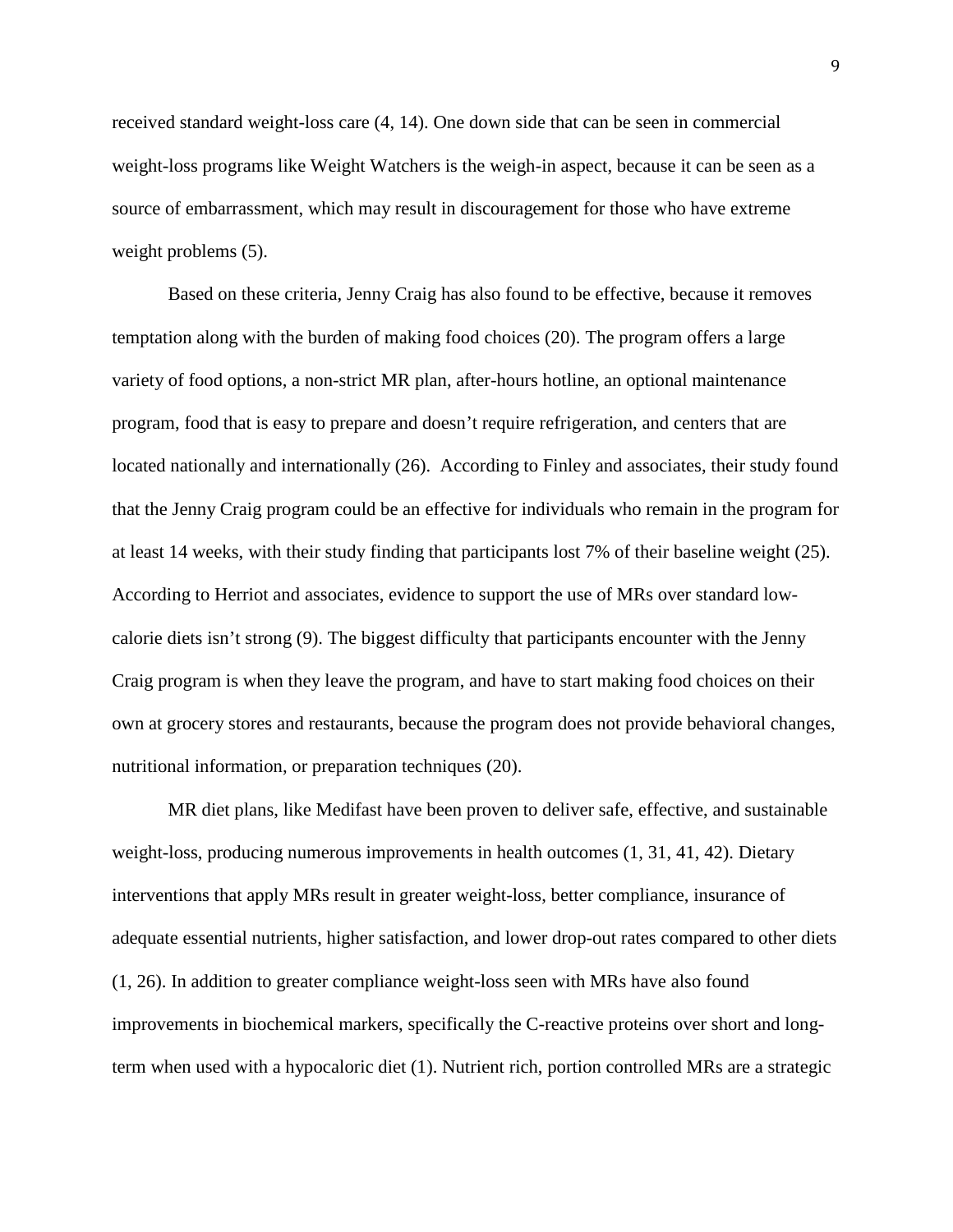tool that can assist dieters by providing convenient alternatives instead of over-sized, high fat, empty-calorie choices (1). After members have achieved weight-loss they gradually begin to decrease their use of MRs, and begin increasing calories from a variety of food groups, to be able to meet their estimated energy needs for weight maintenance (31). The problems seen with the popular 5 & 1 Medifast plan is that it is strict, and can be difficult for participants to follow and sustain, along with providing a limited variety of foods, and additional costs for lean and green meal (30).

Nutrisystem has been proven to be effective for people with busy schedules or those who want private weight-loss experience, tailored to specific needs, i.e., vegetarian, lots of variety within food choices, food that doesn't have to be refrigerated or frozen and is already portioned out, and no fee for counseling services. Although, the Nutrisystem program does have some down sides like not having a physical building to go to if the consumer wants to see a doctor if side effects of diet are experienced, and no pre-physical medical background examination is performed (26). Since Nutrisystem is designed around MRs, and the glycemic index, a concern is that when foods are ranked on the index they are done so in isolation, and do not take into account how an individuals' body absorbs and handles carbohydrates, like how much is consumed, how long the food has ripened, process or preparation, the time of day it is eaten, other foods that are eaten with it, and pre-existing health conditions (32). Programs that use MRs, like Nutrisystem, were found to reduce body weight by 15-25%, but regaining the weight decreases the benefits significantly (6).

#### *Conclusions on effectiveness*

With the exception of Weight Watchers, evidence to support the effectiveness of other weight-loss programs like Jenny Craig, Nutrisystem, and Medifast are limited, due to the lack of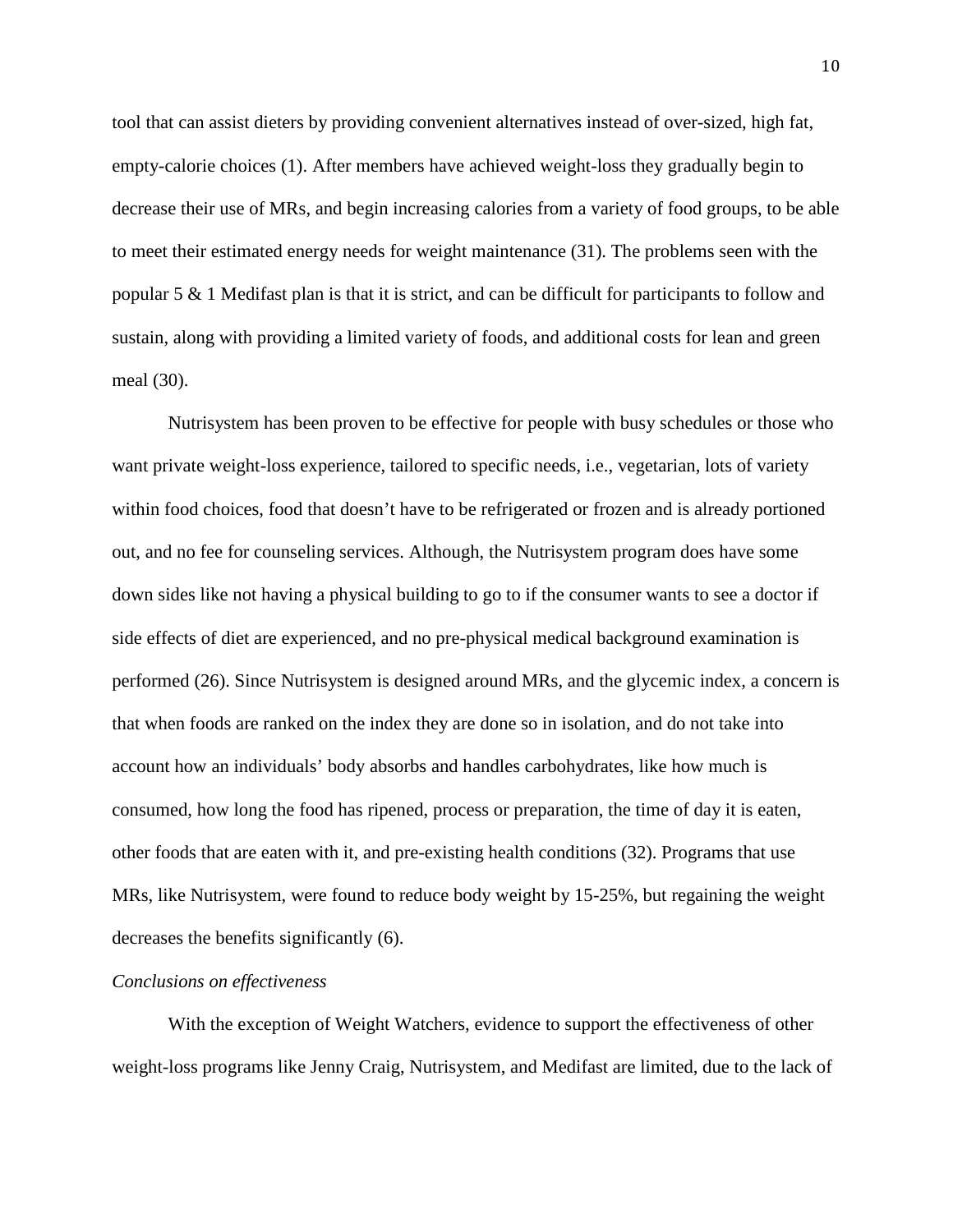studies in both short and long term (39, 43). Weight-loss has been seen to lower mortality rate up to 24%. Also, losing 10% of total body weight can considerably improve blood pressure, diabetic control, lipids, and arthritis (2, 4, 13). Weight-loss interventions that involve attention to food intake such as diet alone, diet and exercise, MRs, and weight-loss medications combined with diet have been shown to produce the most promising short-term results, but then weight-loss often plateaus around 6 months (13). The goals of a successful weight management programs should be to reduce and maintain a lower body weight over a long period of time.

According to Consumer Reports, the four most popular diets weight-loss diets were ranked on whether they incorporated the variables into there program: initial weight-loss, maintenance, calorie awareness, food variety, encouragement of fruits and vegetables, and exercise, which was based on a scale of 1 to 5, 1 being the worst, 3 being neutral, and 5 being the best, as seen by the chart below (35).



#### *Long-term results available through studies*

Long-term results in weight-loss programs are typically reasonable, but most participants who lose the weight will regain it (36, 44). For many participants it is common to have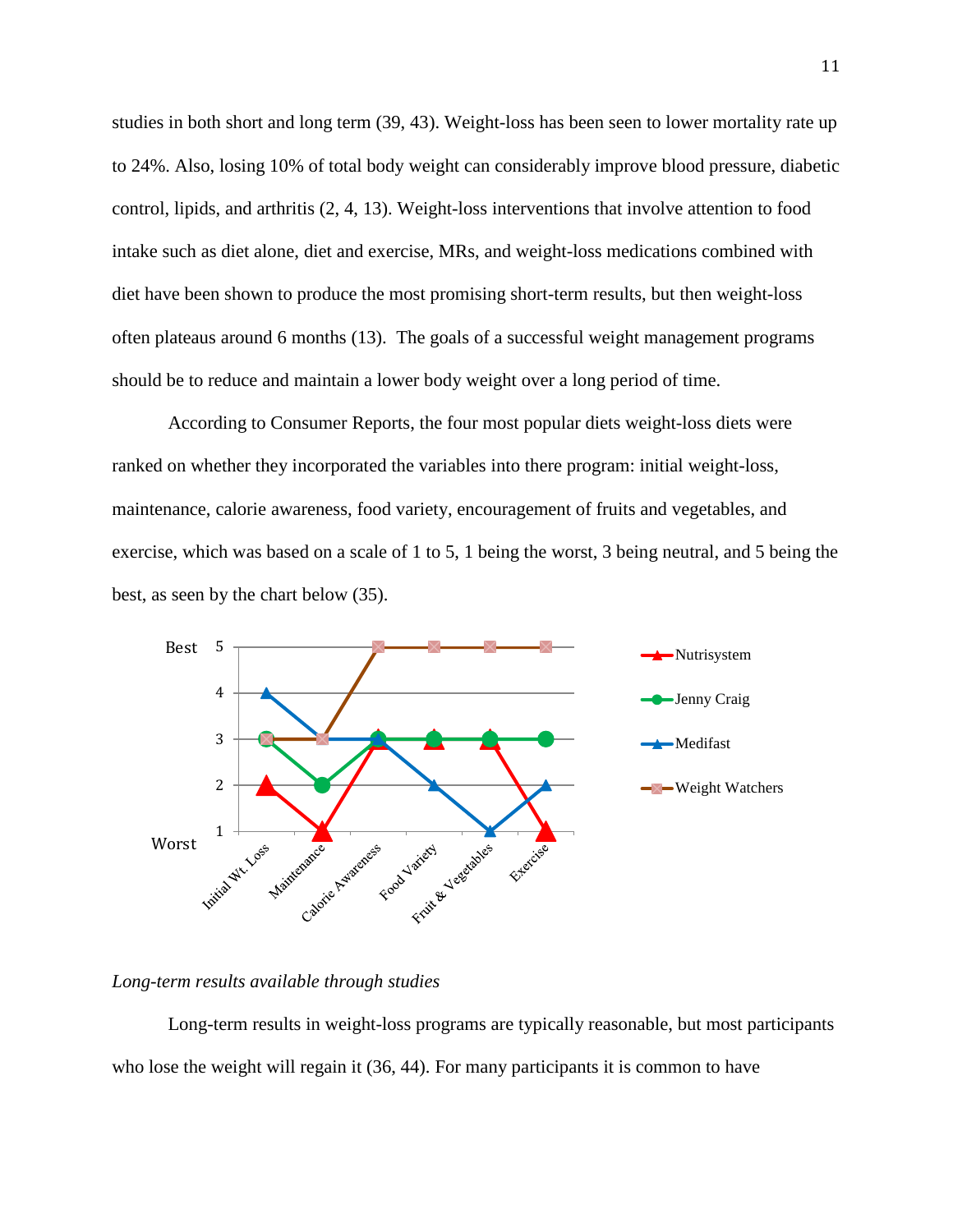unrealistic expectations about weight-loss through weight-loss programs (44). A successful weight-loss program should have an initial goal of 5-10% reduction of weight, and for the participant to be able to maintain it for at least one year (45). When comparing the long-term results available through studies of Nutrisystem, Jenny Craig, Weight Watchers, and Medifast, some programs didn't have evidence to back up their claims.

Research has shown that a majority of diets fail based on the logic that even those who do succeed in losing weight short-term will more than likely regain it back in the long-term (46). One of the single greatest challenges in regards to weight-loss for those who are significantly obese is being able to maintain the weight-loss for the long-term (47). In a study done by Thomas and associates, participants noted that some diets, particularly those that provide preprepared meals were discouraging, because they didn't teach long-term behavior change (36).

For an individual to maintain weight-loss over the long-term there are factors that need to be taken into account whether a commercial weight-loss program is used or not (44): initial weight-loss, rate of weight-loss, physical activity, self-monitoring, uncontrolled factors like stress, and social support. Initial weight-loss has been identified as a predictor for later weightloss, weight regain, and weight-loss maintenance (33, 44). Typically, when an individual loses a large amount of weight rapidly, like those seen on a diet that contains MRs (Nutrisystem, Jenny Craig, Medifast), they are more likely to regain weight (15-16, 28, 38). To combat this, these programs provide a transition into the maintenance phase by slowly decreasing the use of MRs, and increasing variety of food groups, The maintenance phase of the Medifast plan incorporates the ongoing use of MRs with conventional foods based on the individuals' estimated energy need to help maintain weight over time (31) In a study done by Coleman and associates, 154 clients who were transitioning regained a moderate amount weight, yet still had significant weight-loss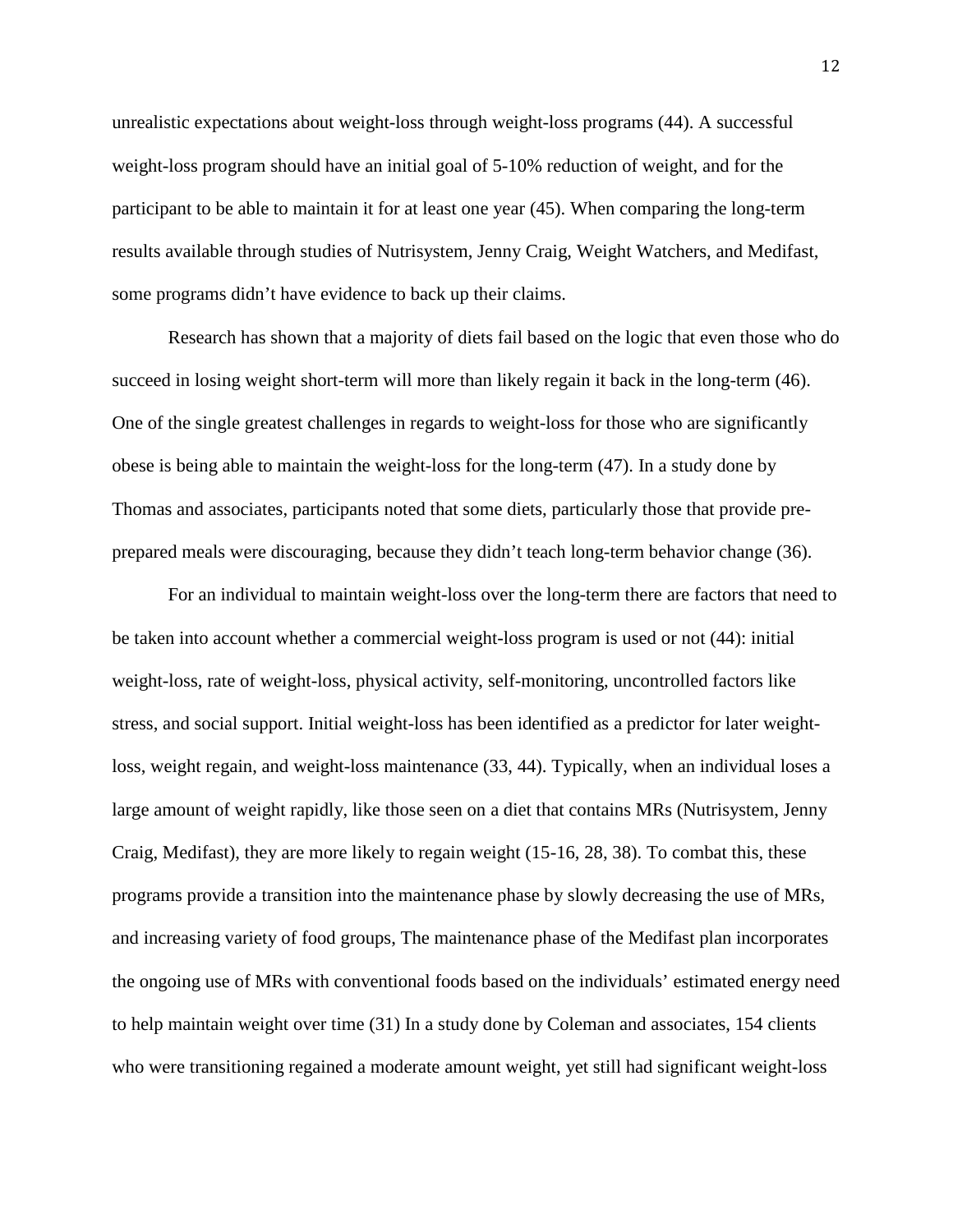from the beginning and 91 participants who were in the maintenance phase, regained an average of 4.1lbs, but still had significant weight-loss from the beginning (31). This type of drastic weight-loss is compared to those who slowly lose weight (1-2lbs a week), like on Weight Watchers, and are more likely going to be able to maintain the weight-loss (33, 35). For the past two decades, Weight Watchers has periodically assessed and reported weight-loss maintenance among its successful members. A telephone survey conducted among 1200 successful members who reached their goal weight during 1981 to 1992 reported that 97%, 80%, and 37% stayed within 5lbs of their goal weight at 1 year, 2 years, and 5+ years (18, 23). In a two year trial study done by Heshka and associates, found that the commercial weight-loss (Weight Watchers) group maintained a weight-loss of 9-11lbs at the end of the first year, and 6-7lbs weight-loss at the end of the second year, along with improvements in waist circumference, and BMI (49). Along with slow and steady weight-loss, physical activity has been shown to relate to long-term weight-loss maintenance.

Physical activity assists weight maintenance by expending energy and improving health, (34), which commercial weight-loss programs like Weight Watchers, Medifast, and Jenny Craig emphasize (14-15, 28). The most effective strategies to maintain the slow and steady weight-loss and maintenance is thru a lower total calorie intake, smaller portion sizes, a decrease in snacking, less dietary fat (44, 50), and consumption of fruits and vegetables (24), which is also encouraged by the Weight Watchers, Jenny Craig, and Nutrisystem (14-16). Another factor that goes hand in hand with weight-loss maintenance is the act of self-monitoring, which can be done through recording food intake, physical activity, and regular weigh-ins, which helps the individual stay aware of their body weight (34). Self-monitoring can be seen in programs like Weight Watchers, Jenny Craig, and Nutrisystem (14-16). Even factors that cannot be controlled, such as stress,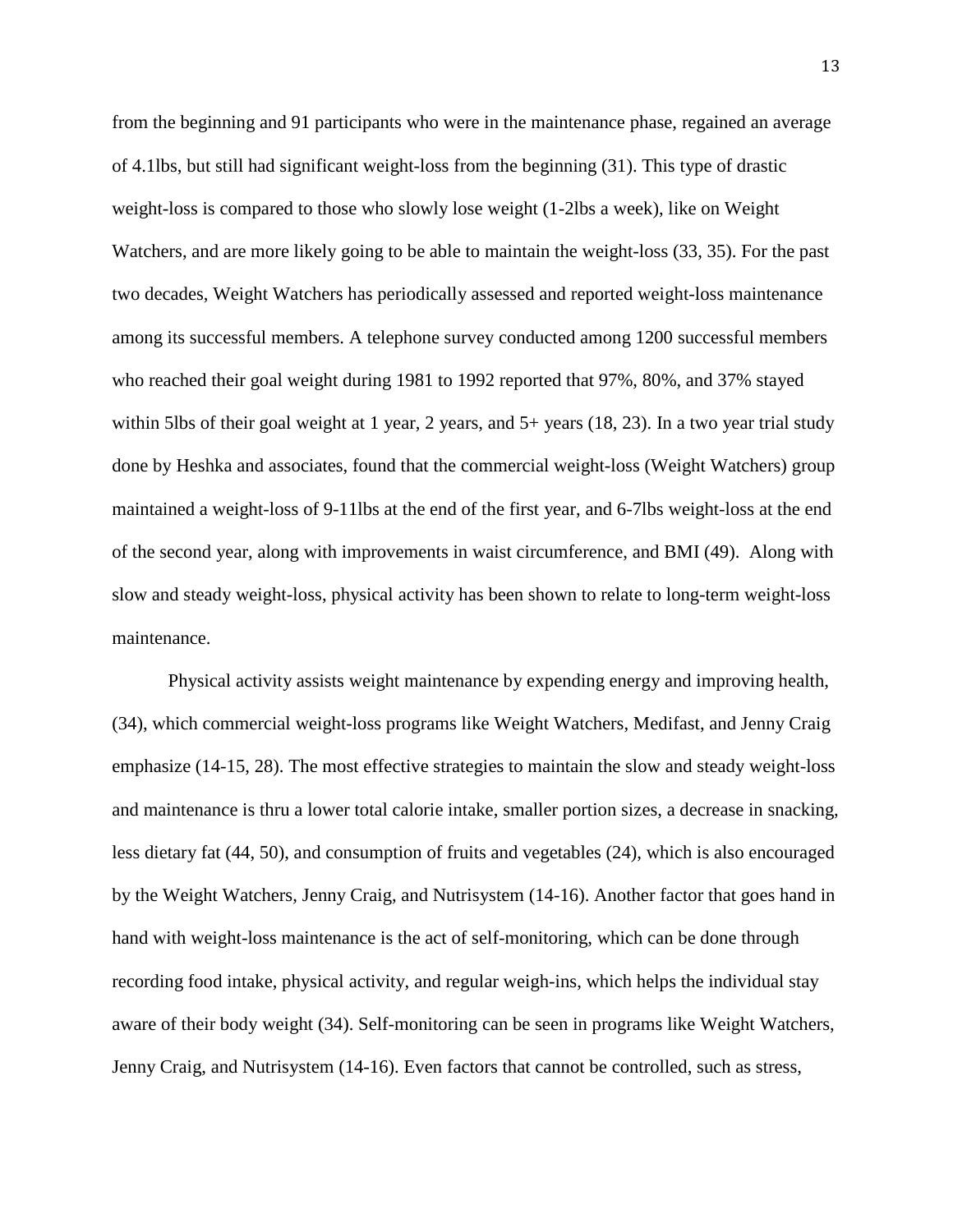effect whether an individual will maintain the weight-loss, and research shows that the best way to combat these factors is through social support (one-on-one or group focused) (51), which can be seen in commercial weight-loss programs like Weight Watchers, Jenny Craig, Medifast (14- 15, 28). Due to the lack of data in regards to long-term studies effectiveness, Medifast, Jenny Craig (18), and Nutrisystem have yet to be able to prove that their program claims help their members keep their weight off.

#### **Conclusion and Application to Practice:**

Based on the three areas researched: safety, effectiveness, and long-term results available through studies, each program entailed a different strategy to help individuals get to a healthy weight. It was found that the safest program is Weight Watchers, due to its ability to provide guidance to develop healthier eating and physical activity habits with feedback, monitoring, and support (34). The weight-loss program that showed the most effective short-term weight-loss was Weight Watchers, due to interventional therapy provided, which consists of diet, exercise, and behavioral management (38). Research studies conducted on the long-term results of each of these weight-loss programs, found that Weight Watchers program had the most success in helping individuals keep the weight off long term.

As future dietitians, ideally we should not promote a specific weight-loss program to individuals. Our job is to help individuals integrate exercise and eating in moderation to maintain a healthy lifestyle, because good health is always a work in progress (52). To be successful in losing weight requires a long-term commitment to making healthy changes in eating and exercise habits (53). As food and nutrition professionals we may need to develop approaches that balance support and supervision of a structured program, that allows participants flexibility, along with control over their lifestyle change (10). With the development of healthy eating habits and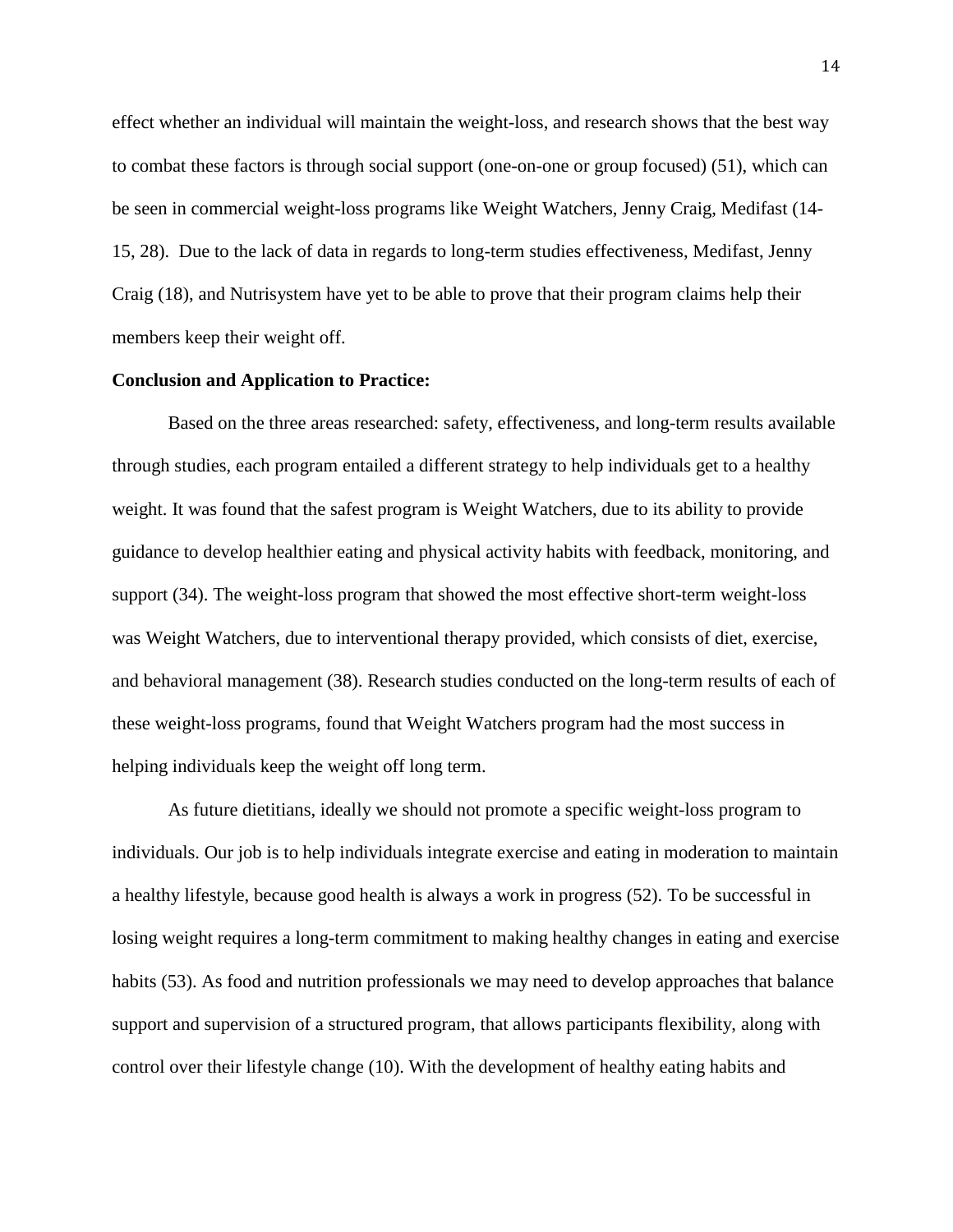maintenance of a healthy body weight, the health risks associated with obesity can be lowered (6), but if an individual prefers to follow a program, I would suggest Weight Watchers based on my review of literature.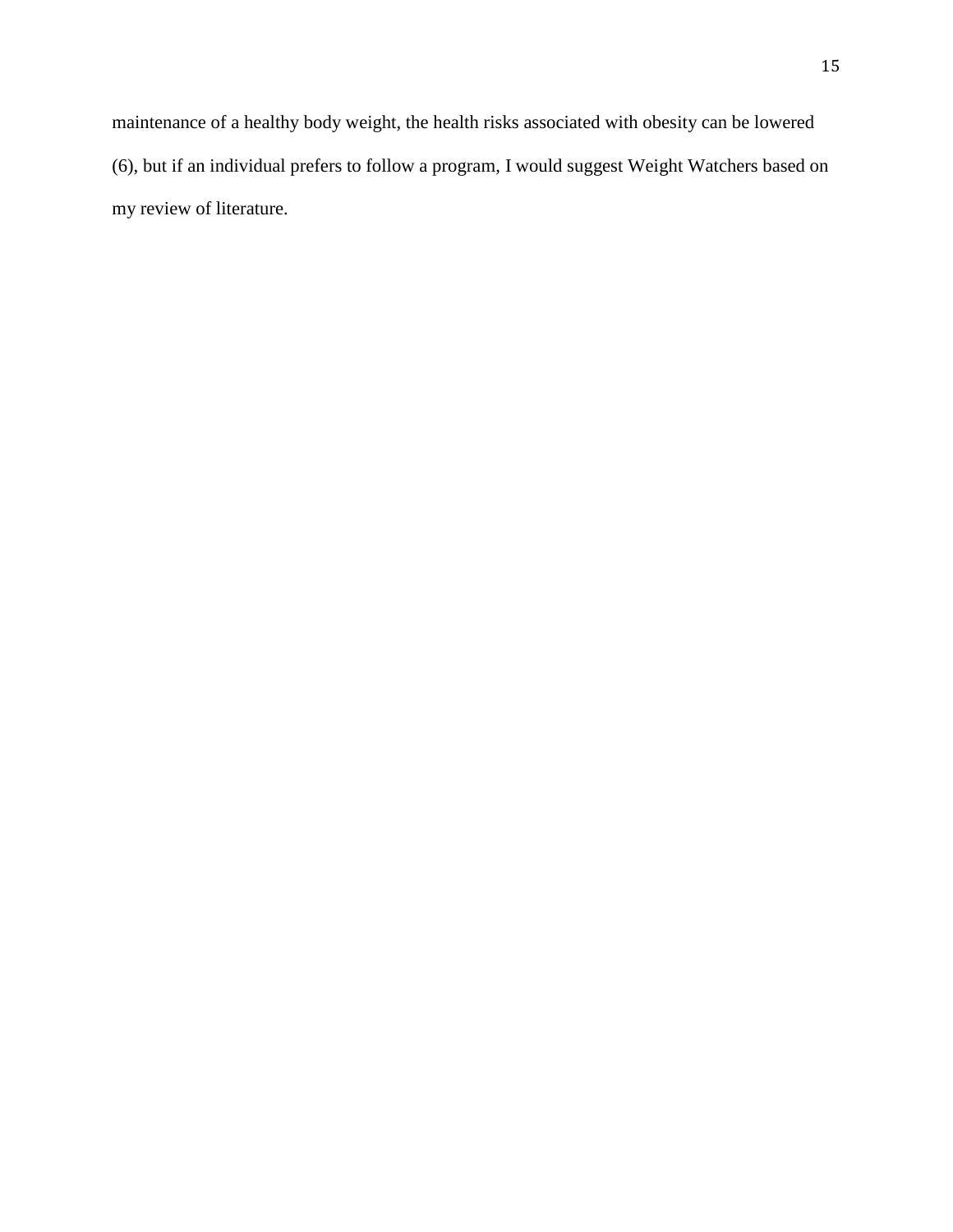## References

- 1. Davis, L., Coleman, C., Kiel, J., et al. Efficacy of meal replacement diet plan compared to a food-based diet plan after a period of weight loss and weight maintenance: A randomized controlled trial. *Nutr J*. 2010;9(11):1-10.
- 2. Koche, L. Obesity and its treatments: An overview. *Your Weight Matters Magazine*. n.d.; Retrieved from http://www.obesityaction.org/educational-resources/resource-articles-2/weight-loss-surgery/obesity-and-its-treatments-an-overview. Accessed December 10, 2013.
- 3. Leske, S., Strodl, E., & Hou, X. A qualitative study of the determinants of dieting and nondieting approaches in overweight/obese Australian adults. *BMC Public Health*. 2012;12(1):1086-1098.
- 4. Ahern, A., Olson, A., Aston, L., & Jebb, S. Weight watchers on prescription: An observational study of weight change among adults referred to weight watchers by the NHS. *BMC Public Health*. 2011;11(1):434-438.
- 5. Ahern, A., Boyland, E., Jebb, S., & Cohn, S. Participants' explanatory model of being overweight and their experiences of 2 weight loss interventions. *Ann Fam Med*. 2013;11(3):251-257.
- 6. Rohrer, J., Cassidy, H., Dressel, D., & Cramer, B. Effectiveness of a structured intensive weight loss program using health educators. *Disease Management and Health Outcomes*. 2008;16(6):449-454.
- 7. Rock, C., Flatt, S., Sherwood, N., et al. Effect of free prepared meal and incentivized weight loss program on weight loss and weight loss maintenance in obese and overweight women: A randomized controlled trial. *JAMA*. 2010;304(16):1803-1811.
- 8. Jebb, S., Ahern, A., Olson, A., et al. Primary care referral to a commercial provider for weight loss treatment versus standard care: A randomised controlled study. *Nutr Metab*. 2011;378:485-1492.
- 9. Herriot, A., Thomas, D., Hart, K., et al. A qualitative investigation of individuals' experiences and expectations before and after completing a trial of commercial weight loss programmes. *J Hum Nutr and Diet*. 2008;21(1):72-80.
- 10. Burke, L., Steenkiste, A., Music, E., & Styn, M. A descriptive study of past experiences with weight-loss treatment. *J Am Diet Assoc.* 2008;108(4):640-647.
- 11. Collins, C., Morgan, P., Jones, P., et al. Evaluation of a commercial web-based weight loss and weight loss maintenance program in overweight and obese adults: A randomised controlled trial. *BMC Public Health*. 2010;10:669-676.
- 12. Freedhoff, Y., & Sharma, A. "Lose 40 pounds in 4 weeks":Regulating commercial weightloss programs. *Can Med Assoc J*. 2009;180(4):367.
- 13. Franz, M., VanWormer, J., Crain, A., et al. Weight-loss outcomes: A systematic review of meta-analysis of weight-loss clinical trials with a minimum 1-year follow-up. *J Am Diet Assoc*. 2007;107(10):1755-1767.
- 14. Weight watchers homepage. Web site. Last accessed: 12/10/13 http://www.weightwatchers.com/index.aspx.
- 15. Nutrisystem homepage. Web site. Last accessed: 12/10/13 http://www.nutrisystem.com/jsps\_hmr/home/index.jsp.
- 16. Jenny craig homepage. Web site. Last accessed: 12/10/13 http://www.jennycraig.com
- 17. Hamilton, M., & Greenway, F. Evaluating commercial weight loss programmes: An evolution in outcomes research. *Obes Rev*. 2004;5(4):217-232.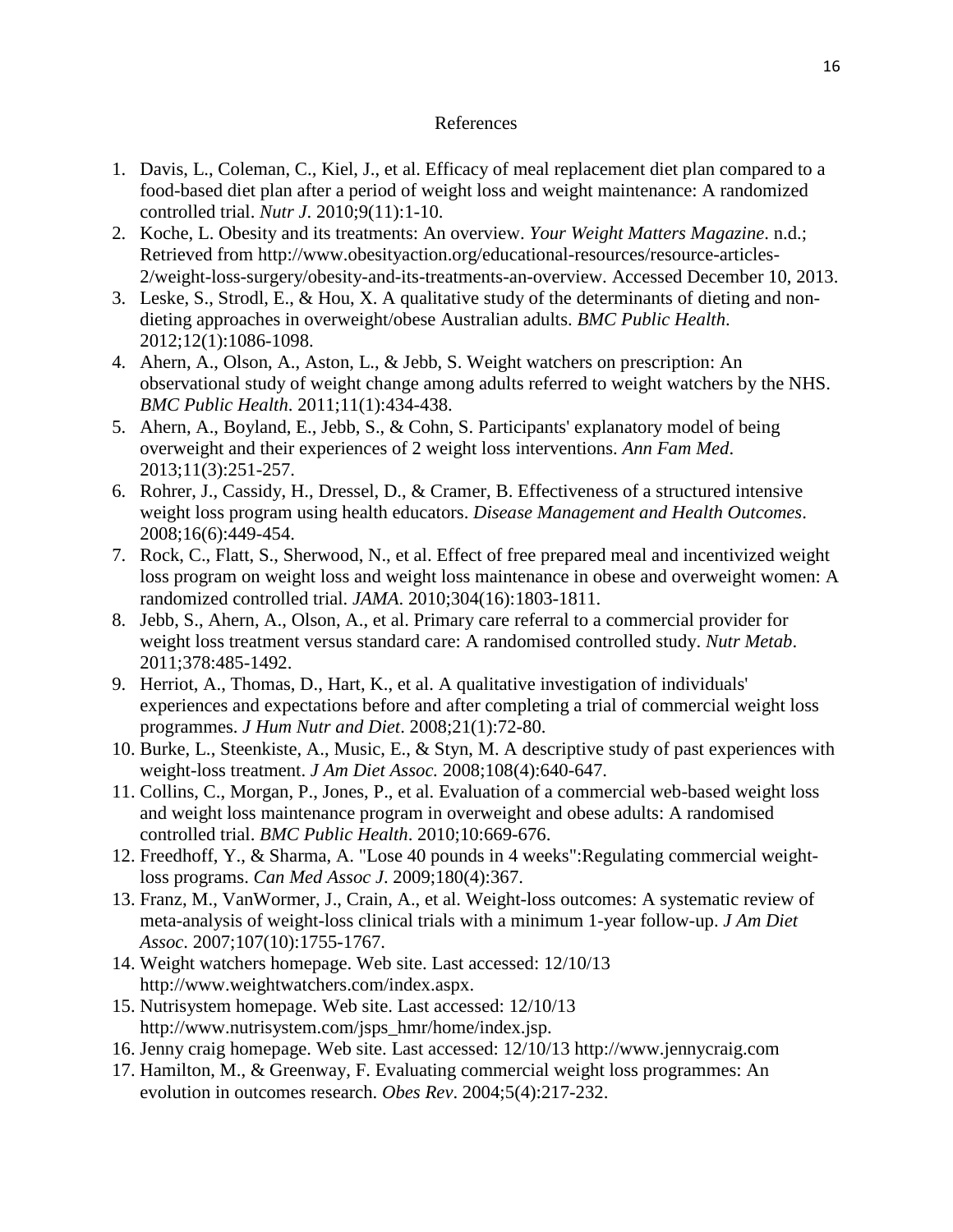- 18. Witherspoon, B., & Rosenzweig, M. Industry-sponsored weight loss programs: Description, cost, and effectiveness. *J Am Acad Nurse Pract*. 2004;16(5):198-205.
- 19. Vignali, C., & Henderson, S. Weight watchers: Social event centered marketing. *Journal of Food Products Marketing*. 2008;14(2):99-112.
- 20. Shuman, J. Weight-loss programs: Is one right for you?. *Am J Nurs*.1993;93(5):70-73.
- 21. Moisio, R., & Beruchashvili, M. Questing for well-being at weight watchers: The role of the spiritual-therapeutic model in a support group. *J Consum Res*. 2010;36(5):857-875.
- 22. Pinto, A., Fava, J., Hoffmann, D., & Wing, R. Combining behavioral weight loss treatment and a commercial program: A randomized clinical trial. *Obesity (Silver Spring)*. 2013;21(4):673-680.
- 23. Lowe, M., Kral, T., & Miller-Kovach, K. Weight-loss maintenance 1,2, and 5 years after successful completion of a weight-loss programme. *Br J Nutr*. 2008;99(4):925-930.
- 24. Ma, Y., Pagoto, S., Griffith, J., et al. A dietary quality comparison of popular weight-loss programs. *J Am Diet Assoc.* 2007;107(10):1786-1791.
- 25. Finley, C., Barlow, C., Greenway, F., et al. Retention rates and weight loss in a commercial weight loss program. *Int J Obes*. 2007;31(2):292-298.
- 26. Hubbard, B. Commercial program and product review: Meal replacement-based weight-loss programs. *Obes Manag*. 2007;292-295.
- 27. Martin, C., Talamini, L., Johnson, A., et al. Weight loss and retention in a commercial weight-loss program and the effort of corporate partnership. *Int J Obes*. 2010;34(4):742-750.
- 28. Medifast homepage. Web site. Last accessed: 12/10/13 http://www.medifast1.com/index.jsp.
- 29. Arroyo, A. Medifast: Losing weight to win. *Equities*. 2004;52(2):16-18.
- 30. Leavell, A. Commercial program and product review. *Obes Manag*. 2008;250-256.
- 31. Coleman, C., Kiel, J., Hanlon-Mitola, A., et al. Use of the medifast meal replacement programs for weight loss in overweight and obese clients: A retrospective chart review of three medifast weight control centers (mwcc). *Food Nutr Sci*. 2012;3:1433-1444.
- 32. Mayo Clinic Staff. Glycemic index diet: What's behind the claims. *Collect Papers Mayo Clinic Mayo Found*. 2011;1-2.
- 33. Berzins, L. Protecting the consumer through truth-in-dieting laws. *J Soc Issues*. 1999;55(2):371-382.
- 34. Weight-control Information Network. Choosing a safe and successful weight-loss program. *National Institute of Health*. 2012;8:1-5.
- 35. Pick your ideal diet. *Consumer Reports*. 2011;76(6):14-16.
- 36. Thomas, S., Lewis, S., Hyde, J., et al. "The solution needs to be complex." Obese adults' attitudes about the effectiveness of individual and population based interventions for obesity. *BMC Public Health*. 2010;10:420-428.
- 37. Lose weight your way. *Consumer Reports*. 2013;78(2):26-29.
- 38. DeLegge, M., & Keith, J. Medical weight management. In: C. Thompson (Ed). *Bariatric Endoscopy*. New York: Springer; 2013:19-35.
- 39. Tsai, A., & Wadden, T. Systematic review: An evaluation of major commercial weight loss programs in the United States. *Ann Intern Med*. 2005;42(1):56-66.
- 40. Lowe, M., Miller-Kovach, K., Frye, N., & Phelan, S. An initial evaluation of a commercial weight loss program: Short-term effects on weight, eating behaviors, and mood. *Obes Res*. 1999;7(1):51-59.
- 41. Callahan, E. Changes in weight loss and lipid profiles after a dietary purification program: A prospective case series. *J Chiropr Med*. 2013;12(1):30-38.